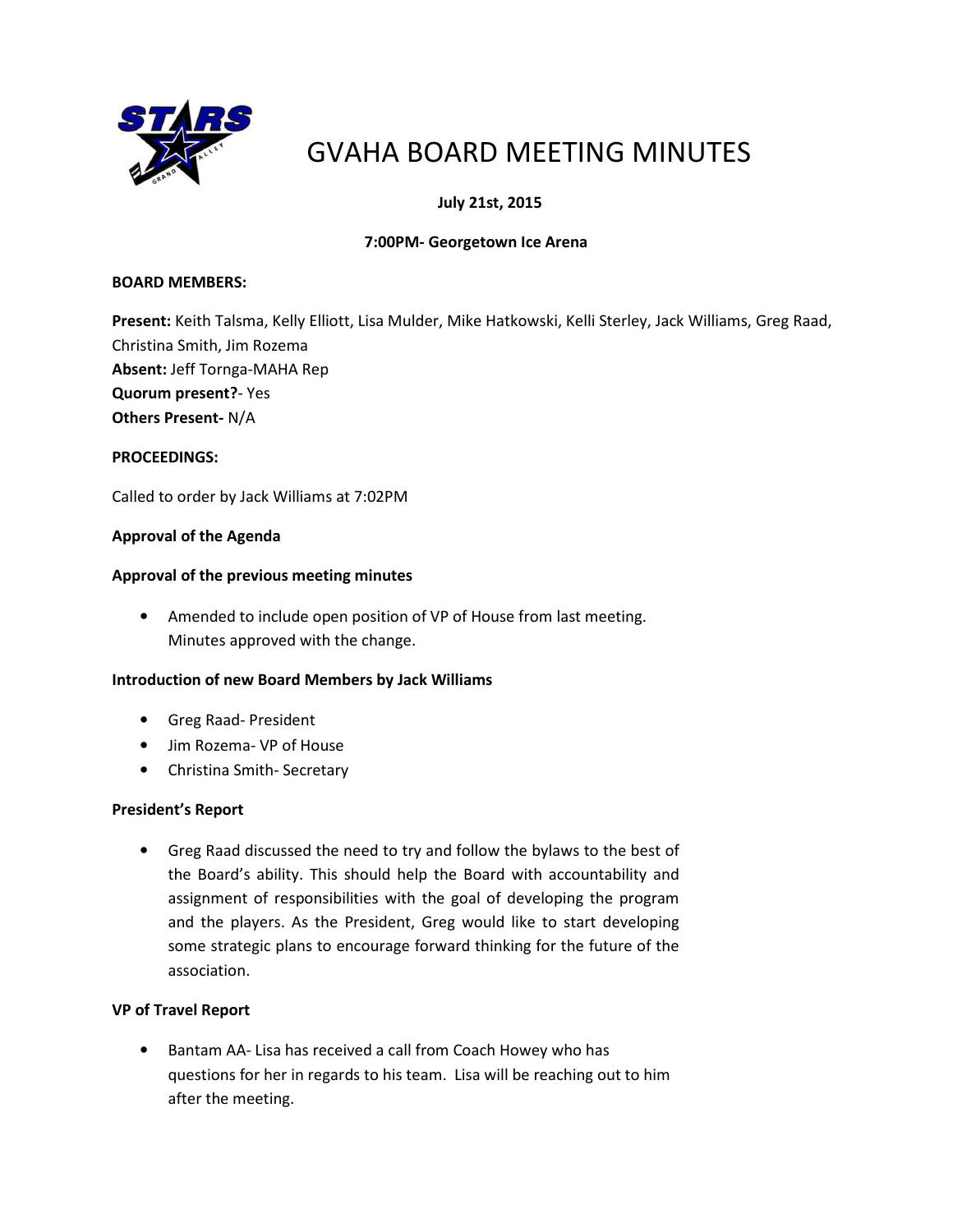- Midget A- Doug Wickstrom has 10 players signed currently and may have six more from Jenison. This team should be a go but will be a late roster.
- Golf Outing- A company has contacted Lisa about the hole sponsor signs. One price to do all the signs and multiple sponsors can be on one hole. We need to push for the hole sponsors in order to increase our return. We currently need more hole sponsors, for prizes we would like just about anything. Lisa will send a list of businesses that have been contacted so far. If someone recruits a hole sponsor, you need to get a JPEG file for the signs. Keith will send out communication to members to get them excited about earning points by getting sponsors and golfers to earn money for their player fees. Meeting for Golf Outing on 8/3 @ 5:30PM at Georgetown Ice Arena. Also, we can not sell liquor by law but can accept donations.

#### VP House Report

- Evaluations will be the first week of school after Labor Day
- Bantam House- Question from Mike about who will be the coach. Jack noted that Austin West will coach. A goalie is coming on Friday to meet Jack and discuss coming to GVAHA.
- Other House- Should be one Bantam, one Peewee and three Squirts

# Secretary Report

- Minutes from the meetings will follow the same format. Draft minutes will be sent to the board to review and then approved at the next month's meeting.
- Christina will take over managing the agenda for future meetings

# Treasurer Report

- Kelly presented the ledger for this month for review. She also noted that the fiscal calendar ends on June  $30<sup>th</sup>$ . Greg Raad will need to be added to the account as the President.
- Kelly discussed the issue of transferring credits. She noted that it would be easier to transfer player credits to team accounts as opposed to cutting checks and having to go to the bank.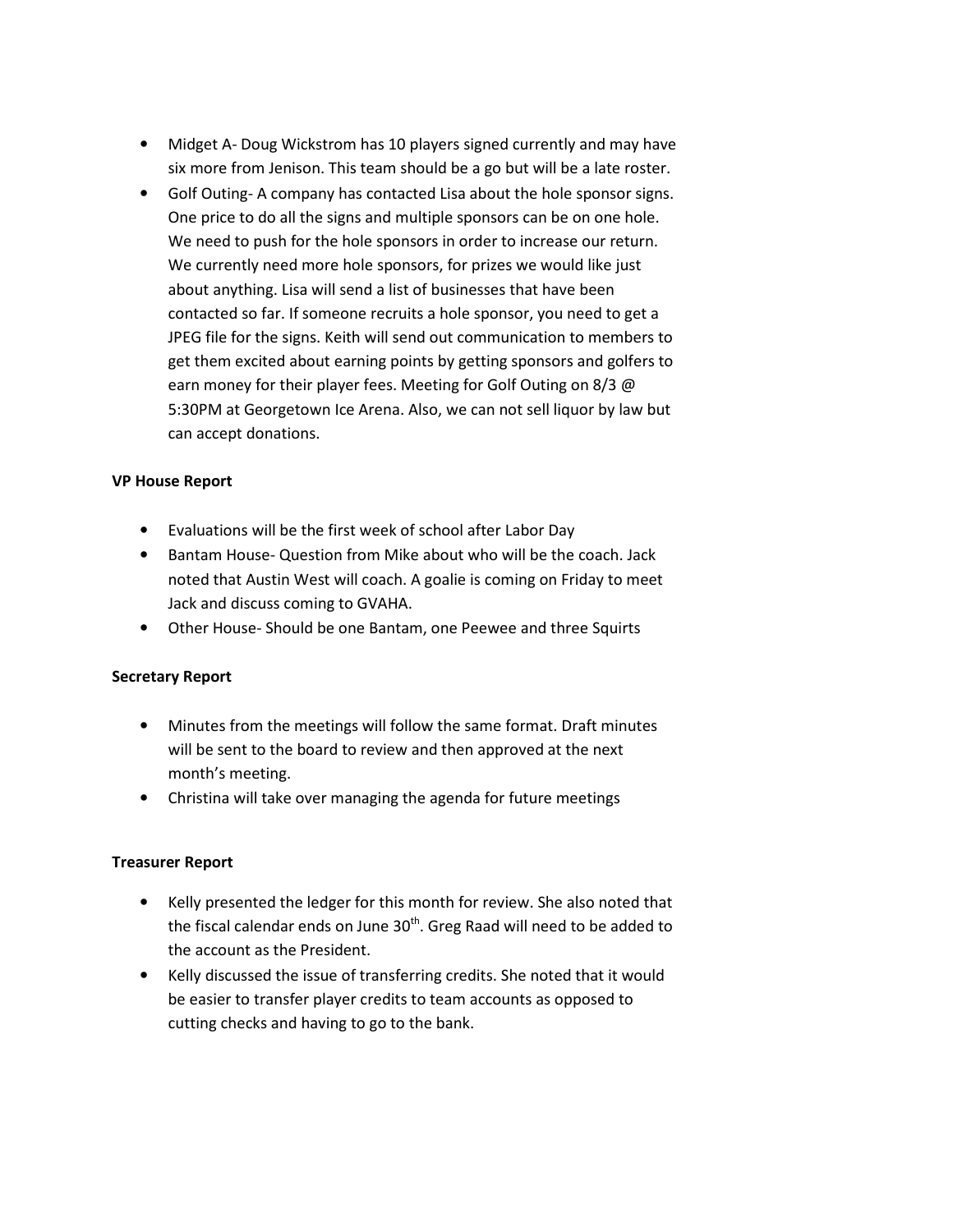# Hockey Director Report

- House teams- Jack will be meeting with a goalie for Bantam House.
- USA Hockey- Club Excellence PDF- Jack shared a PDF presentation of a model for building the association through the Board, coaches, volunteers and parents. It serves as a road map for an organization, laying out responsibilities. It also includes player activity training.

#### Communications Director Report

• SportNgin- Emails have been going out about signing up for this website. They have collected 75 emails so far.

# Fundraising Report

- Blood Drive- 9/9/15 was canceled due to lack of participation. Motion made by Jack to pay out the credits from the last drive from the association account, Seconded by Jim, all approved.
- Little Debbie- scheduled for Aug  $17^{\text{th}}$ -29<sup>th</sup>.
- Bob's Meat Sale- garnered \$657.53 for ten GVAHA families.
- Schwan's- this would be an all online fundraiser. Kelli is asking for suggestions on timing as the initial 45 days/40% campaign is followed by 90 days/5% and is concerned about the overlap of the Dec cutoff for credits. Christina suggested it run with the start of the season or in November to maximize the "brand" of Schwan's which is convenience and bulk. Credits would overlap but would have to be posted to next years' bills.
- Upcoming fundraisers- Yankee Candle/October, Wreath Sales/Nov, Scrip/All year long.
- Culvers- Kelli suggested a team based Culver's night where whole teams act as servers for proceeds to help their team.

# Rink Manager Report

- Try Hockey for Free- Set for 02/20/16, Mike is suggesting 4:00PM-5:20PM due to ice schedule.
- AMBUCS- Griffins Game- Jack will need to get dates for that weekend.
- Girls Hockey Weekend- Tentatively planned for 10/10-10/11 however Hockey Time is that weekend but if ice is available Mike wants to do girls weekend.
- Camps- With more camps coming in August, Mike would like a push for signups.